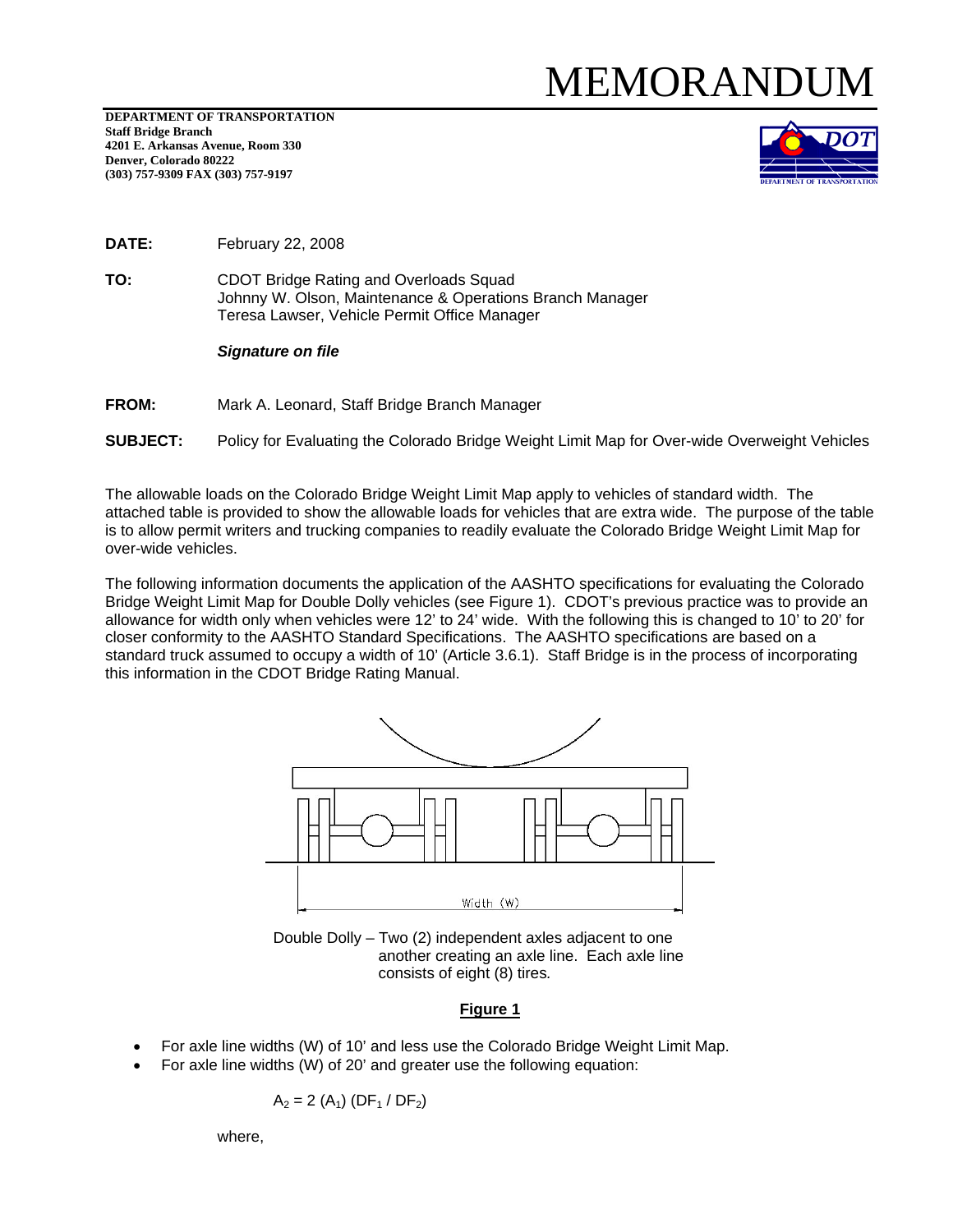- $A_1$  = Maximum Allowable Permit Weight per Axle Group per Colorado Bridge Weight Limit Map.
- $A_2$  = Maximum Allowable Permit Weight per Axle Group for a Double Dolly vehicle with a width of 20' or greater.
- $DF<sub>1</sub>$  = Single Lane Loaded Distribution Factor per AASHTO Standard Specifications, 17th Edition, Section 3.23.
- $DF<sub>2</sub>$  = Multi-Lane Loaded Distribution Factor per AASHTO Standard Specifications, 17th Edition, Section 3.23.
- For axle line widths (W) between 10' and 20' use the following to determine the Maximum Allowable Permit Weight per Axle Group:

$$
A = A_1 + ((W - 10) / 10) ((2 (A_1) (DF_1 / DF_2)) - A_1)
$$

where,

.

A = Maximum Allowable Permit Weight per Axle Group for a given Double Dolly axle line width (W).

W = Double Dolly width.

 $DF_1$  and  $DF_2$  are dependent on the bridge type; therefore, the ratio of  $DF_1 / DF_2$  for a concrete deck on Steel Ibeams or on Prestressed concrete girders controls in determining the Maximum Allowable Permit Weight per Axle Group for Double Dolly's for most routes. See the following table for common Bridge Types and their associated  $DF_1 / DF_2$  ratios:

| <b>Bridge Type</b>                                                       | DF <sub>1</sub> | DF <sub>2</sub> | DF <sub>1</sub> /DF <sub>2</sub> |
|--------------------------------------------------------------------------|-----------------|-----------------|----------------------------------|
| Concrete Deck on Steel I-beams or<br><b>Prestressed Concrete Girders</b> | S/7             | S/5.5           | 0.786                            |
| Steel Plank Deck (TTM)                                                   | S/5.5           | S/4.5           | 0.818                            |
| $\geq$ 4 inch Steel Grid Deck                                            | S/6             | S/5             | 0.833                            |
| $\geq$ 6 inch Nail Laminated Timber Deck<br>on Timber Stringers          | S/5             | S/4.25          | 0.850                            |
| Concrete Deck on Concrete T-Beams                                        | S/6.5           | S/6             | 0.923                            |

If there are no concrete deck on Steel I-beams or on Prestressed concrete girders bridges on the route, slightly higher allowable permit weights may be permissible. Contact CDOT Staff Bridge Rating and Overloads Squad for assistance.

## MAL/LEC/lec

**Attachment** 

Cc: Pam Hutton, Chief Engineer Delbreath D. Walker, Director of Staff Services Mark Nord, Bridge Asset Management Unit